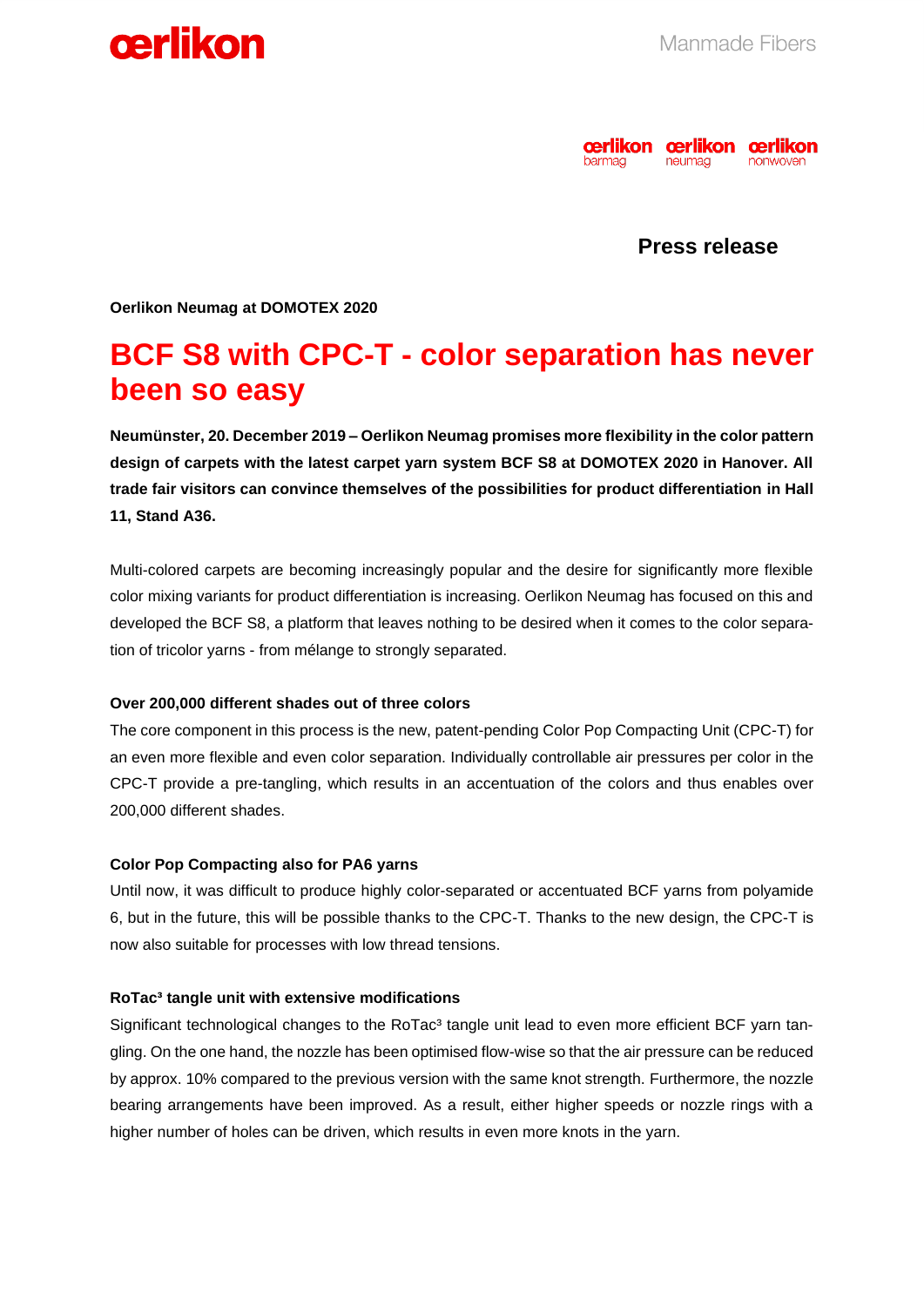

The RoTac<sup>3</sup> is part of the standard scope of delivery for the newer BCF S8. The tangle unit is optionally available for the single-thread Sytec One plant as well as for the three-thread S+ and can be retrofitted on request.

### **Oerlikon Manmade Fiber solutions for PET carpet applications now cover a range from 0.5 to 30 dpf**

In addition to the BCF S8 technology described above, Oerlikon Manmade Fibers offers another system concept based on a POY and texturing process. This configuration is designed for a carpet and home textile product range, which is based on a very soft and puffy polyester thread with BCF-like properties due to the small dpf. The target is yarns with a titer up to a maximum of 1300dtex and typically over 1000 filaments. Typical products are, for example, a 1300dtex f1152 or 660dtex f1152 and 990dtex f768. The machine concept consists of the well-known WINGS HD POY winder and the new eAFK Big-V texturing machine.

#### 2,918 characters including spaces



**Image caption:** BCF S8 Tricolor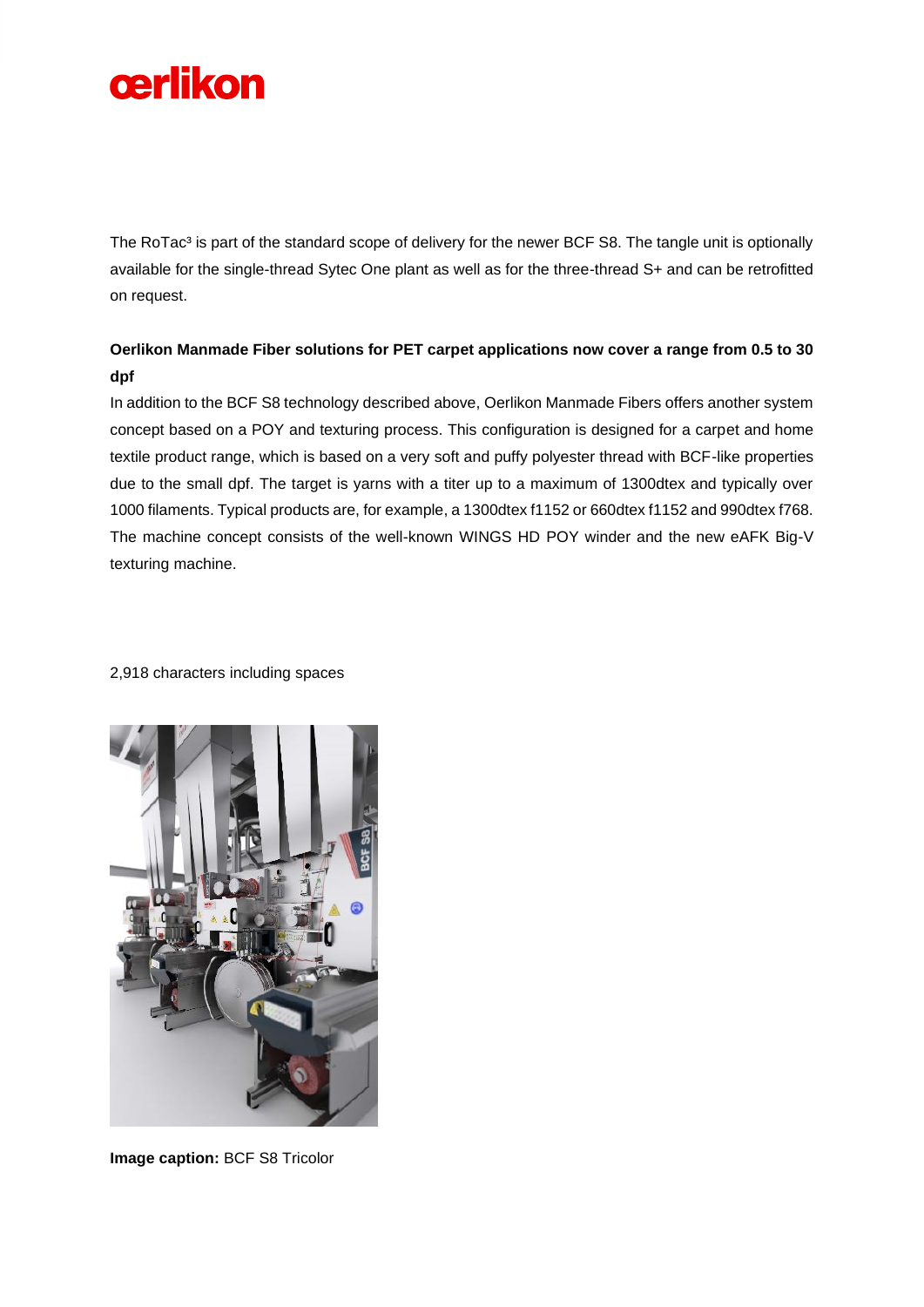



**Image caption:** Color separation with CPC-T (from left to right: mélange, color pop, one color separated)

#### **For further information:**

Claudia Henkel Marketing, Corporate Communications & Public Affairs Tel. +49 4321 305 105 Fax +49 4321 305 212 claudia.henkel@oerlikon.com

André Wissenberg Marketing, Corporate Communications & Public Affairs Tel. +49 2191 67 2331 Fax +49 2191 67 1313 andre.wissenberg@oerlikon.com

#### **About Oerlikon**

Oerlikon (SIX: OERL) develops modern materials, systems and surface technologies and provides specialized services aimed at securing high-performance products and systems with long lifespans for customers. Supported by its technological core competencies and its strong financial footing, the corporation continues its medium-term growth plan by implementing three strategic factors: focusing on attractive growth markets, ensuring structural growth and expanding through targeted M&A activities. Oerlikon is a globally-leading technology and engineering corporation, operating its business in two segments (Surface Solutions and Manmade Fibers) and employing around 10,500 members of staff at 175 sites in 37 countries worldwide. In 2018, Oerlikon generated sales of CHF 2.6 billion and invested around CHF 120 million in research & development.

For further information: [www.oerlikon.com](http://www.oerlikon.com/)